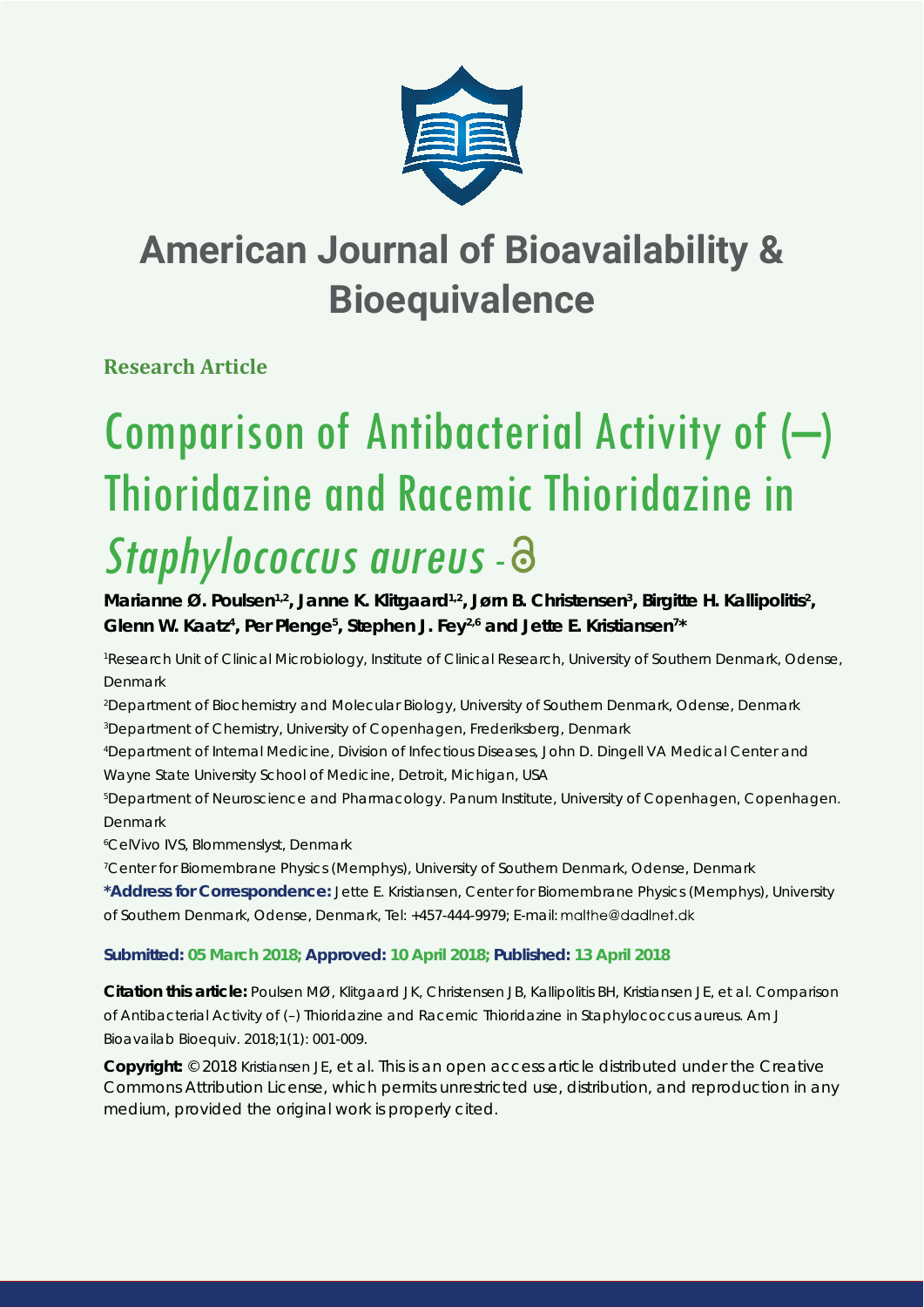## **ABSTRACT**

Antibiotic resistance is an increasing problem globally. Non-antibiotics are therapeutics that have antibacterial properties in addition to their original purposes. Thioridazine is a non-antibiotic that has been shown to sensitize *Staphylococcus aureus* to classical antibiotics. However, the drug has been withdrawn from the market due to cardiotoxicity. Recent work has shown that the cardiotoxic side-effects are linked to the  $(+)$  enantiomer of thioridazine but not to the  $(-)$  form. The aim of this work was thus to investigate the antimicrobial efficacy of the (–) enantiomer (–TZ) as compared to the racemic mixture of Thioridazine (TZR). Viability assays on methicillin-sensitive and methicillin-resistant *Staphylococcus aureus* (*S. aureus*) strains show that combinations of TZR and–TZ together with Dicloxacillin (DCX) are equally effective showing that selecting the –TZ enantiomer does not compromise its activity. Importantly, –TZ binds with lower affinity to the dopamine 2 receptor, indicating that this formulation might provide therapeutic benefit with reduced side effects. This strengthens the potential for future application of combined treatment using –TZ and classical antibiotics.

**Keywords:** Non-antibiotics; Antibiotic resistance; MRSA; Dicloxacillin; Thioridazine; Enantiomer; Cardiotoxicity; Neurotoxicity

## **INTRODUCTION**

Phenothiazines and numerous other chemically related compounds, which are normally used for psychopharmaceutic purposes, have been shown to have valuable antimicrobial activities [1-7]. They are also called non-antibiotics and work either alone or synergistically as adjuvants with existing antibiotics. They have gained considerable interest because of the need for new chemotherapeutics against increasingly drug resistant microbial infections and cancer [8-11]. For these reasons, we have focused our research on the antimicrobial activity of the phenothiazines, their structural relatives, the thioxanthenes and other Central Nervous System (CNS) -active compounds [10,12-16].

Thioridazine (TZR) was synthesized in 1951 and commercialised by Novartis in 1959 under the trade name of Mellaril™ (or Melleril<sup>™</sup>) where after it became a common, long-term treatment of schizophrenia [7].

Pioneering work carried out using the severe multi-resistant TB strains collected in New York in the late 1980s and the beginning of the 1990s by Amaral et al. [17] focussed interest on the antimicrobial activity of TZR. An early structure-activity relationship study, comparing 18 different phenothiazine derivatives, obtained especially promising antimicrobial results using TZR [18]. Together, these studies led to TZR being intensively investigated by many laboratories all over the world [19].

Radhakrishnan et al. [20] tested 316 strains belonging to both Gram positive and Gram negative bacteria and showed that in addition to TZR being bactericidal against S. aureus and bacteriostatic against Vibrio cholera and parahaemolyticus, other Gram negative organisms were also affected.

Indicating that several mechanisms may be involved, TZR has also been shown to be able to reverse resistance by facilitating the elimination of R plasmids from twelve multiple antibiotic-resistant bacteria including *Escherichia coli* (*E. coli*) and *Shigella flexneri* but not in *S. aureus* [20].

One of the shortcomings precluding the utilization of TZR is that it has been reputed to have cardiotoxic properties [21]. Even at low concentrations, TZR was found to have a concentrationdependent prolongation of the QT interval (an indication of serious cardiotoxicity) [22,23]. Therefore, in 2005, Novartis discontinued Mellaril™ (TZR) worldwide, stating that "the benefit/risk profile of Mellaril™ could no longer meet current clinical and regulatory expectations". The manufacturer cited evidence of a connection between QT prolongations, cardiac arrhythmias and sudden death in patients with schizophrenia [24]. Furthermore, Novartis claimed that new and improved antipsychotic treatments had become available. The antimicrobial effects were ignored.

It is essential to analyse this information in detail because an unfavourable clinical effect would significantly diminish the justification for developing TZR further. Side effects can be detected and described based on the retrospective description of cohorts of psychiatric patients. Reilly et al. [21] identified 74 cases meeting the study criteria for probable sudden death and 27 cases meeting the criteria for confirmed sudden death. Out of the 74 probable cases, seventeen were younger than 65 years and only one patient was younger than 50 years. This study was based on a total catchment population of 1.23 million people. The results are in accordance with the observations published by Glassman & Bigger who stated that "Although sudden death occurs almost twice as often in populations treated with antipsychotics as in normal populations, there are still only 10 – 15 such events in 10,000 person-years of observation" [24]. In conclusion, the side effect profile of TZR includes an estimated risk of sudden death due to QT prolongation of approximately 5 – 8 events in 10,000 cases from the normal healthy population. The TZR data include the notable observation that only one patient was younger than 50. In relation to the potential use of TZR for treatment of bacterial infections, TZR would be administered for only a few weeks (instead of years for psychiatric patients), and this would be expected to considerably ameliorate the side effect profile.

This information represents the relevant background for the withdrawal of TZR in 2005 for schizophrenia. These facts gain a completely different significance in the situation where there are growing limitations to antibiotic treatment. In 2015, globally, 10.4 million people fell ill with TB and 1.8 million died from the disease. In the same year an estimated 480,000 people developed Multidrug-Resistant TB (MDR-TB) or Extensively Drug-Resistant TB (XDR-TB) and of them, 242,000 died [25]. Expenses for MRSA treatment cost billions of dollars alone in the USA [26-27] and the EU have estimated that 25,000 persons in the EU have died from antibiotic resistant bacteria in 2015 [28]. This is not a situation where an older drug can be substituted by a newer one with a better side-effect profile. We anticipate that a lack of options might designate TZR as a potential treatment in situations where the natural course of the disease comprises a significantly higher risk of death than that attributed to sudden death. In other words, based on current data, TZR possesses considerable potential for the treatment of antibiotic resistant (and sensitive) microorganisms like Staphylococcus aureus and Mycobacterium tuberculosis. Thus, the potential benefits of TZR outweigh the implied shortcomings, and TZR needs therefore to be investigated further.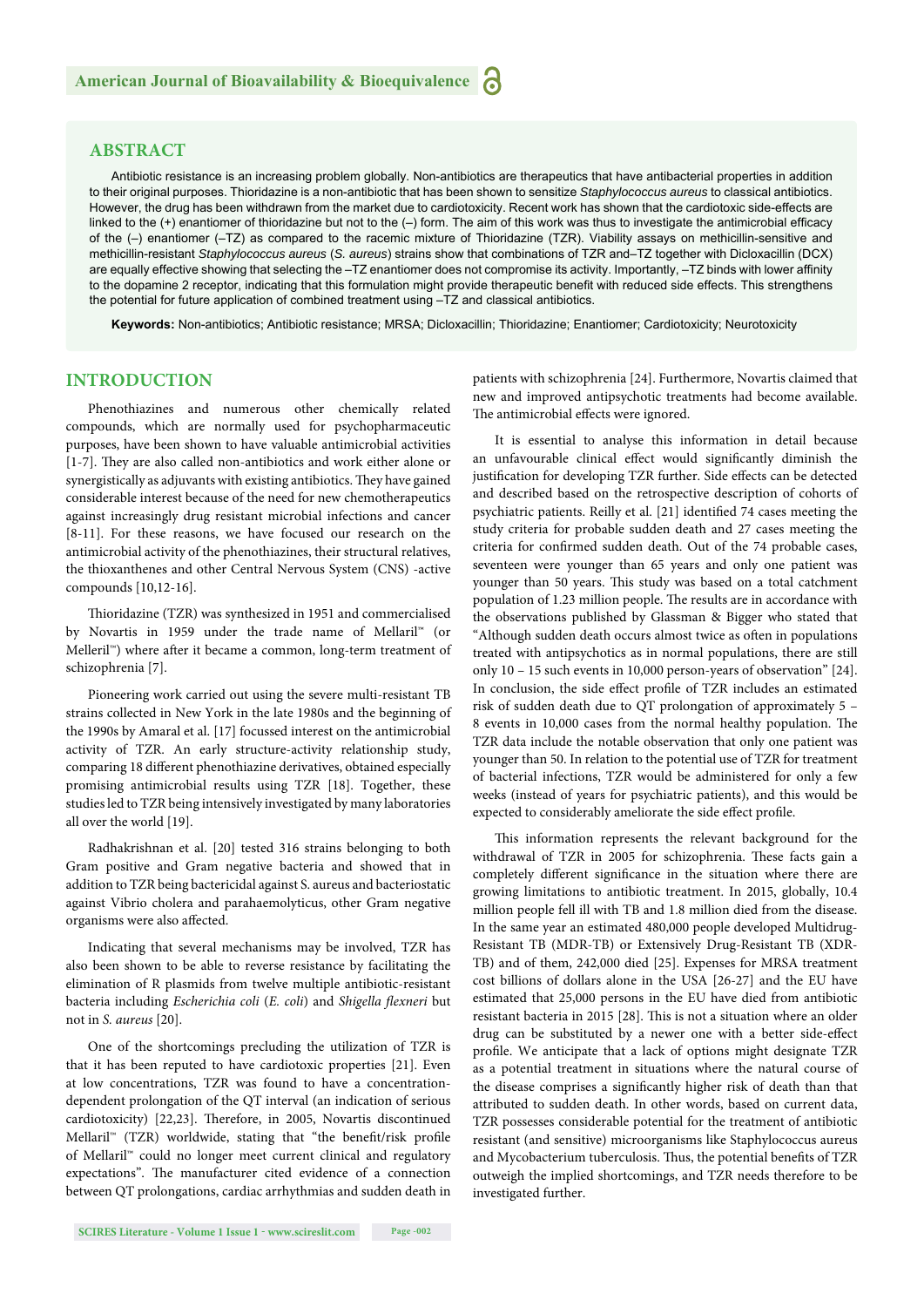#### **American Journal of Bioavailability & Bioequivalence P**

Like several other phenothiazines, thioridazine is a racemic mixture consisting of two enantiomers comprising a dextrorotary  $(+TZ)$  and a laevorotatory  $(-TZ)$  form (Figure1). The experiments showing synergistic recovery of antibiotic sensitivity were performed with the racemic mixture TZR [15,29-32]. In 2005, Hendricks et al. showed that TZR and –TZ (also known as "JEK47") were able to reverse resistance in vancomycin-resistant enterococci and also in Methicillin-Resistant and –Sensitive *Staphylococcus aureus* strains (MRSA and MSSA respectively) [10, 15,29].

In respect of the cardiotoxicity question, a recent study indicated that -TZ has a negligible effect on the electrophysiological properties of cardiac muscle, while both +TZ and the racemate cause significant prolongation of the ventricular Action Potential Duration (APD) [16,33]. These prolonging effects appear to be caused by a significantly higher inhibition of the rapid component of the delayed rectifier potassium current, IKr, by the +TZ [34].

Concerning the neurological properties, –TZ also has a less challenging CNS pharmacodynamic activity (e.g. weaker blockade of dopamine D2-receptors) and is the enantiomer that is concentrated in human tissue at higher levels than +TZ [35-37].

Results, obtained using stereochemical analogues and new synthesized structures, have pointed to the possibility to separate their classical pharmacological activities from their antimicrobial effects. Micro-gravimetric titration studies of the molar ratios of phenothiazine hydrochloride derivatives with various lipids have suggested that their ionization potential is related to their sedative effects. In contrast, their differences in lipophilicity to different membranes in the cell (i.e. due to variations in phospholipids present in these membranes) may be related to non-neuronal physiological properties. The correlation between the molar ratio and the Fibonacci series suggests that similar spiral adducts are formed at waterphospholipid boundaries (e.g. membranes) irrespective of the actual analogue/phospholipid pair tested and that these adducts selforganize to minimize energy relationships [38]. This possibility to separate pharmacological and antimicrobial effects has thus started a search to find analogues with minimal cardiotoxic and neurological activities (peripheral and central nervous system) while further increasing their antimicrobial potency [16-39].

Additional studies comparing +TZ, –TZ and the racemate on 55 different bacteria (both Gram positive and Gram negative) showed that –TZ was superior in terms of both its in vitro and in vivo efficacies. Of relevance to the *S. aureus* studies presented here, –TZ was found to be eff ective on both PAN sensitive strains: 'Oxford' NCTC 6571 and NCTC 8530, the ATCC strain 25923; as well as the resistant strains ML 16, ML 152, ML 266, ML277, ML 329, ML 358, ML 422 [40].



Provided that –TZ has at least the same antibacterial activity as the racemate, these pharmacological attributes make it a better option to reverse resistance or as a "helper compound" in combination with antibiotics  $[8,30]$ . The purpose of this investigation was to extend the *S. aureus* studies, by comparing the antimicrobial activity of racemic Thioridazine (TZR) and the -TZ on selected *S. aureus* clones which are currently of serious concern in Denmark. We have used clones isolated from pigs (which are silent carriers) and humans. These studies are made more significant by the increasing number of MRSA CC398 cases detected. The use of  $+TZ$  thus has little interest from the clinical viewpoint and we therefore have focused on –TZ as a potential antibiotic helper compound. The aim of this work was thus to investigate the antimicrobial efficacy of -TZ as compared to the racemic mixture using clinically relevant strains and tests.

## **MATERIALS AND METHODS**

#### **Bacterial strains**

The MSSA strains used included strain Newman (English hospital, 1952, [41]) and ATCC 25293 (US, 1945, Staphylococcus aureus subsp. aureus (ATCC® 25923™). The MRSA strains employed were COL (English hospital, 1966 [42]), 51203 and 51726 (Clinical isolates provided by Statens Serum Institute, Denmark (SSI)). The latter is a member of Clonal Complex (CC) 398 and is considered to have originated from pigs [43]. The strains were maintained as pure cultures in standard media throughout the entire project. Strain SA-1199B was used for efflux inhibition assays [44]. This strain has a norA promoter region mutation that results in high-level gene expression, producing a multidrug efflux-related resistance phenotype.

#### **Antimicrobial agents and other chemical reagents**

Dicloxacillin (DCX) was obtained from Bristol-Myers Squibb AB, and oxacillin was obtained from BioMerieux-Diagnostics. All other chemicals were purchased from Sigma Aldrich.

#### **Media**

Mueller-Hinton II 90 mm plates were purchased from SSI, Denmark and used for the E-test. E-test strips were obtained from Biomerieux. Brain Heart Infusion (BHI) broth was obtained from Oxoid, Mueller-Hinton (MH) broth from Merck, and granulated Difco agar (BD) were used for subculture and maintenance of all the bacterial strains investigated.

#### **Isolation of –TZ**

Clinically prescribed Thioridazine (TZR) hydrochloride is a racemic mixture of equal amounts of the (+) and (–) enantiomers with an asymmetric carbon at position 2 of the piperidyl ring (Figure 1). The enantiomers were separated by resolution according to the procedure described by Bourquin et al. [45]. Briefly, TZR was first converted to the free base. -TZ was obtained by fractional crystallisation out of acetone before being converted back into the hydrochloride.

Using optical rotation analysis only [46,47] we estimate that the purity of this batch to be approximately 80%. Robert has shown that the pure – enantiomer (free base) has a specific rotation of  $-37^\circ$  in ethanol at 20° C while the + enantiomer has +33° [48]. Subsequent Enantiomeric Excess (EE) analysis was determined by using an Aurora Fusion A5/Agilent SFC system operating at 3 ml/min at 40°C and 150 bar backpressure. The column was a ChiralpakAD3 3m (150 x 4.6 mm). The eluent was CO2 (50%) and ethanol + 0.1 % diethylamine (50%). The - enantiomer purity was found to be 68%.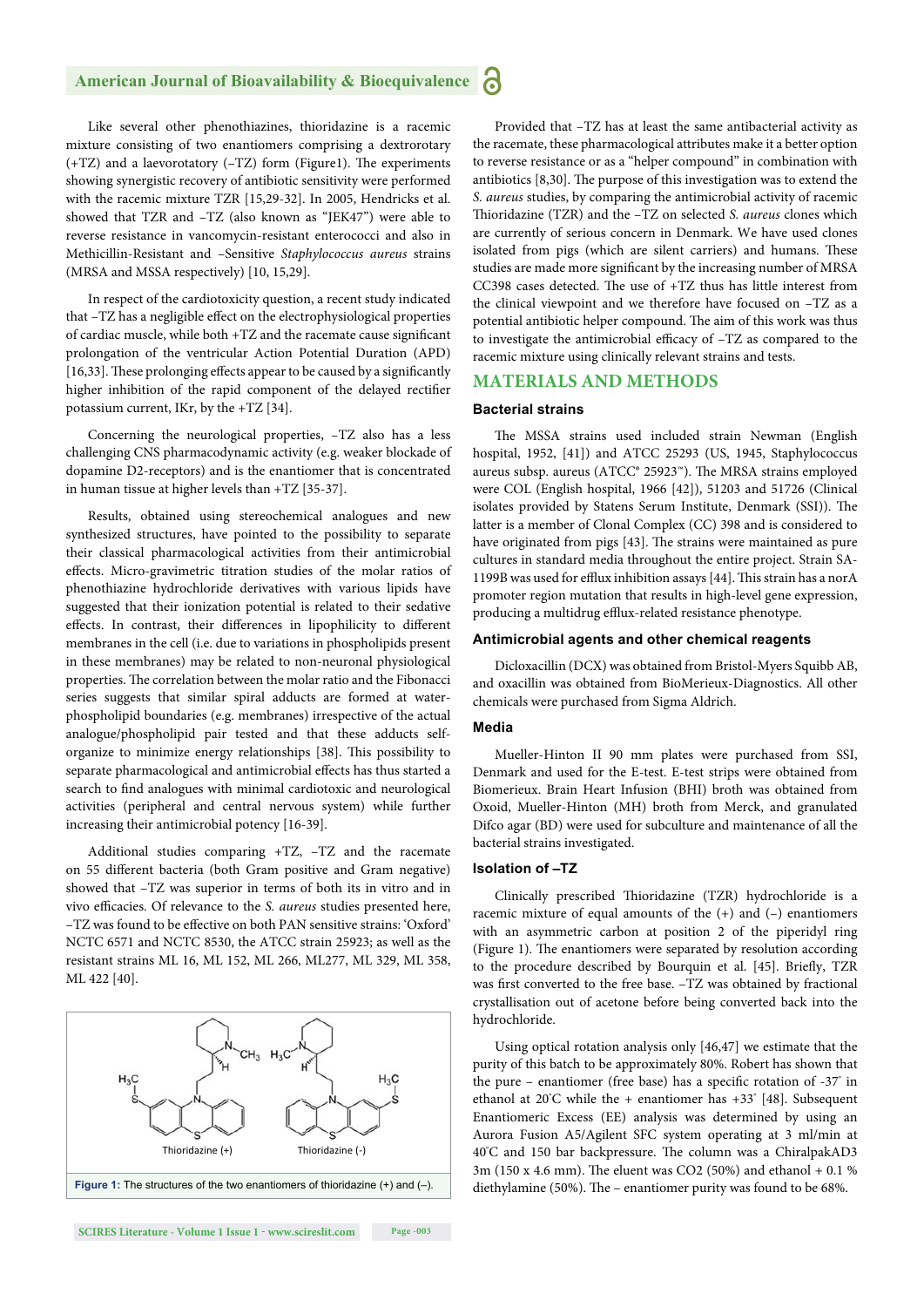#### **Minimal Inhibitory Concentration (MIC) determined on solid media by E-test**

The minimal inhibitory concentration of DCX was determined by E-test according to the manufacturer's instructions (Biomerieux). A colony was picked with a 1 μl white inoculation stick (McFarland 0.5) and suspended in 4.5 ml sterile 0.9% w/v sodium chloride and spread on a Mueller-Hinton II 90 mm plate (SSI) with a sterile swab and left to dry for approximately 20 min after which an E-test strip was placed on the plate. The plate was incubated for 20 hours at 35°C and the MIC was read the next day according to the manufacturer's instructions.

#### **MIC determined by the tube dilution technique**

For all strains, MICs for TZR, +TZ, and –TZ were determined by the tube dilution technique [49]. A series of two-fold dilutions were prepared and the MIC was determined after incubation for 20 hours as the lowest concentration that inhibited growth (Table 1). The experiments were repeated twice.

#### **Growth and viability of test bacteria in liquid medium**

Growth and viability assays were performed as described by Poulsen et al. [28]. In order to perform viability assays, sub-inhibitory concentrations of the TZR forms and DCX were determined by growth experiments in liquid media. An overview of the subinhibitory concentrations of the TZR forms and DCX found by growth experiments are presented in table 1. For viability experiments, early exponential phase bacteria were exposed to the determined subinhibitory concentrations of thioridazine (TZR or –TZ) and DCX alone or in combination. The number of colony forming units was determined by 10 fold dilutions in saline buffer and plated on MH agar plates. The experiments were repeated twice.

#### **Efflux inhibition assay**

Ethidium Bromide (EtBr) is a substrate for many bacterial multidrug efflux pumps, including NorA. The efficiency of these EtBr pumps can be assessed fluorometrically by the loss of fluorescence over time from EtBr-loaded cells. SA-1199B was loaded with EtBr as previously described, and the effect of varying concentrations of TZR, +TZ, and -TZ on EtBr efflux was determined to generate a doseresponse profile for each compound [44,50]. Results were expressed as percentage reduction of the total efflux observed for test strains in

**Table 1:** Strains used in the present study, the MIC values determined and the concentrations of the drugs chosen for viability assays.

| concentrations or the arags chosen for viability assays. |                                                                                              |       |                |                                                                        |       |            |
|----------------------------------------------------------|----------------------------------------------------------------------------------------------|-------|----------------|------------------------------------------------------------------------|-------|------------|
|                                                          | <b>Minimal inhibitory</b><br>concentration (mg/L)<br>determined on solid media <sup>a)</sup> |       |                | Sub-inhibitory<br>concentrations (mg/L)<br>used in viability assays b) |       |            |
| <b>Strain</b>                                            | <b>TZR</b>                                                                                   | $-TZ$ | <b>DCX</b>     | <b>TZR</b>                                                             | $-TZ$ | <b>DCX</b> |
| <b>MSSA</b>                                              |                                                                                              |       |                |                                                                        |       |            |
| Newman                                                   | 64                                                                                           | 64    | 1              | 16                                                                     | 16    | 0.04       |
| ATCC25923                                                | 64                                                                                           | 64    | $\overline{2}$ | 16                                                                     | 16    | 0.0625     |
| <b>MRSA</b>                                              |                                                                                              |       |                |                                                                        |       |            |
| COL                                                      | 64                                                                                           | 64    | >256           | 16                                                                     | 16    | 16         |
| 51203                                                    | 64                                                                                           | 64    | >256           | 16                                                                     | 16    | 32         |
| 51726                                                    | 64                                                                                           | 64    | 16             | 16                                                                     | 16    | 0.125      |
|                                                          |                                                                                              |       |                |                                                                        | .     |            |

a. MIC values for TZR and –TZ were determined by two-fold dilutions. MIC for the DCX was determined by E-test.

b. Thioridazine (TZR) and dicloxacillin (DCX) concentrations used in viability assays in mg/L.

#### **Dopamine receptor affinity assay**

Human dopamine D2 receptors were expressed in COS7 cells. Membranes were prepared from COS7 cells after transient transfection with pcDNA2 plasmid expressing the human dopamine D2 receptor using the Lipo2000 transfection protocol (Invitrogen) as described previously  $[17]$ . The affinity of  $-TZ$  and  $+TZ$  to the D2 receptor was measured in buffer (25 mM HEPES, 120 mM NaCl, 5.4 mM KCl, 1.2 mM CaCl2, 1.2 mM MgSO4, pH 7.4) by competitive binding using [3H]-Raclopride. The measurements were performed in 96 well plates in a volume of 400 μL, at a concentration range from 0.1 – 2000 nM (10 determinations in triplicate). The binding mixture was incubated for 1 hour at room temperature and subsequently filtered through GF/B filters using a Tomtec cell harvester. After drying, the filters were saturated with Meltilex scintillator and counted in a Perkin Elmer Micro beta counter.

#### **RESULTS**

Thioridazine has been shown to have non-antibiotic properties but its clinical introduction (for this indication) has been prohibited because of cardiotoxic side effects. Recent results have shown that the laevorotatory enantiomer (–TZ or JEK47) has been shown to be less toxic [33]. Therefore, the task remaining (and the goal of the experiments presented here) is to show that –TZ is as potent a nonantibiotic as the racemate TZR using clinically relevant MSSA and MRSA strains.

Towards this goal, we first determined the Minimal Inhibitory Concentration (MIC) values for TZR and –TZ for the MSSA Newman strain. These MIC values were found to be 64 mg/L for both drugs when determined by the tube dilution technique. The E-test MIC values of DCX were 1 mg/L for the Newman strain and 2 mg/L for *S. aureus* ATCC25923, and for *S. aureus* COL and strain 51203 were >256 mg/L and 16 mg/L for strain 51726 (Table 1).

Exponentially growing Newman strain bacteria (initially at an OD600 of 0.2) were exposed to concentrations of 8, 12, 16, 20, 24, 28, and 32 mg/L of each drug in order to compare the antimicrobial effect of -TZ and TZR. After 4 hours the optical densities were measured at 600 nm (OD600) and the data were used to construct dose-response curves for each compound. –TZ and TZR had IC50 values of 25.2 and 29.8 mg/L respectively. Thus these data revealed  $-TZ$  is a modestly more-potent antimicrobial agent than TZR (Figure 2).

Thioridazine and DCX have been previously suggested to exhibit synergistic anti-bacterial effects [51,52]. The next step of our analysis was to investigate whether the -TZ and TZR also exhibit different synergistic effects when combined with the antibiotic DCX. Bacterial strains were grown in the presence of either single drug or in drug combinations and compared to untreated controls grown in media alone. Sub-inhibitory concentrations (i.e. the highest concentration which did not significantly affect the growth of S. aureus in liquid media) were determined for the two compounds (TZR and –TZ) by viability assays. This was determined to be 16 mg/L for all strains (Table 1). Similarly, the sub-inhibitory concentrations of DCX were determined to be 0.04 mg/L for strain Newman, 0.0625 mg/L for S. aureus ATCC25923, 16 mg/L for COL, 32 mg/L for strain 51203 and 0.125 mg/L for strain 51726. The use of sub-inhibitory concentrations facilitates the identification of synergistic effects.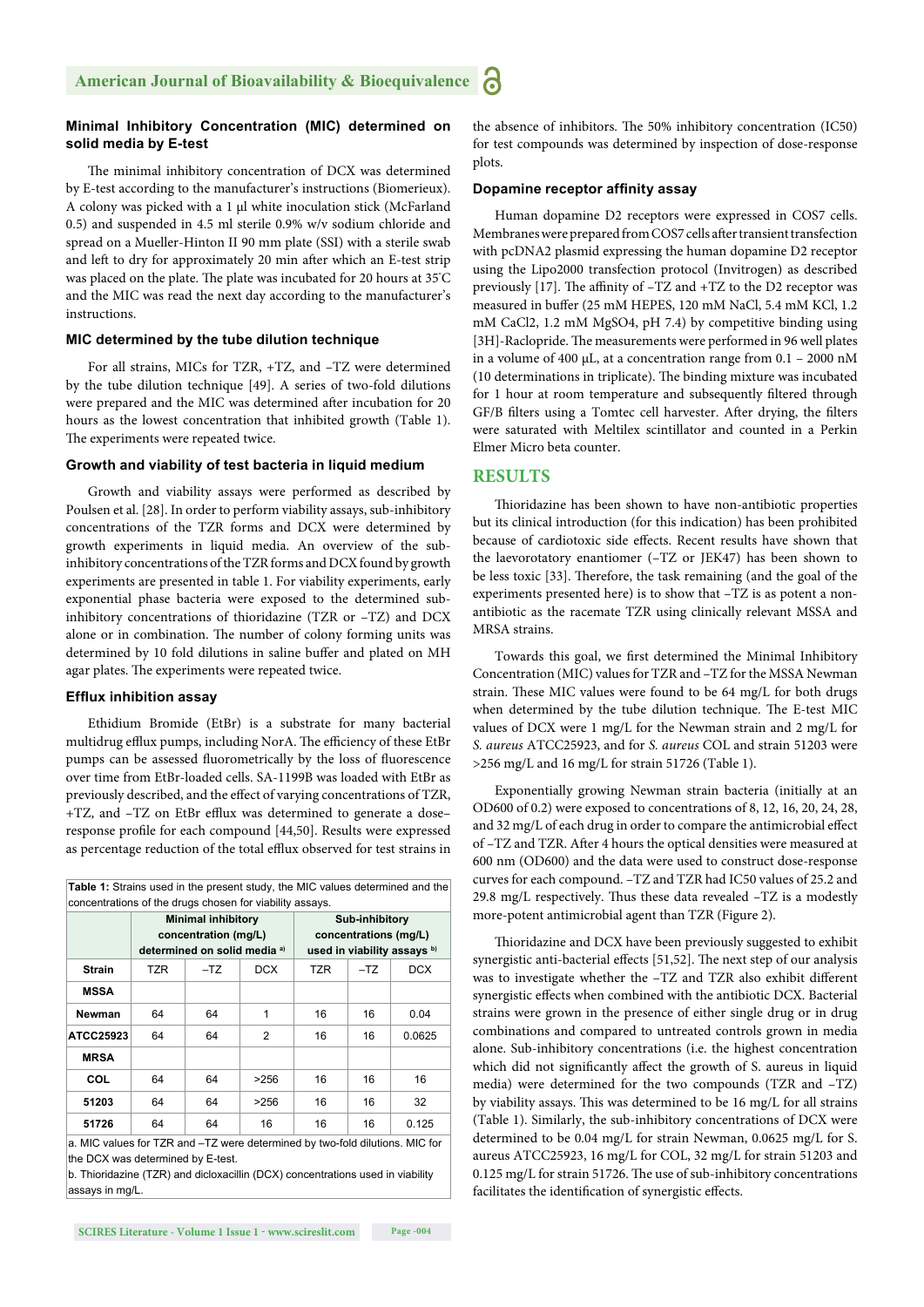

thioridazine (–) (–TZ (JEK47)). At OD600 0.2 a culture of MSSA strain Newman was exposed to various concentrations of TZR or –TZ (0 – 32 mg/L). The OD600 was measured after 3.7 hours of exposure is presented. Black bars; TZR, white bars; –TZ. The experiments were repeated twice and one set of data is presented. The raw data for figure 2 and data for additional time points (0.65, 1.1, 1.67, 2.7, 3.7, 4.65, 5.7 and 6.65 hours) can be found in the supporting information file S1\_figure\_2.pdf.

The results obtained showed that the presence of neither thioridazine derivative alone at their sub-inhibitory concentrations affected the bacterial growth as determined by CFU/ml (Figure 3: racemic Thioridazine, TZR □ or (-)-thioridazine, -TZ Δ). When grown in DCX alone, all 5 test strains were slightly inhibited after 4 hours by 1 log or less (Figure 3: ⨯). However, when grown in the presence of DCX combined with either of the thioridazine formulations, CFU/mL was reduced compared to the control by respectively at least 1, 3.5, 3, and 2.5 log10 CFU/ml for *S. aureus* strains: Newman, ATCC25923, COL and 51203. In the 51726 CC398 strain, the reduction in CFU/mL was as high as 4.5 log10 CFU/mL. This showed a clear synergistic action of the combination of DCX and thioridazine. Similar bactericidal results were obtained when either TZR or -TZ were used showing that there were no significant differences between them.

Strains Newman, ATCC 25923 and COL re-initiated growth within 9-22 hours (data not shown) while strains 51203 and 51726 re-initiated growth after 4-5 hours. We suggest that this is caused either by the instability of thioridazine, which is light-sensitive [53]

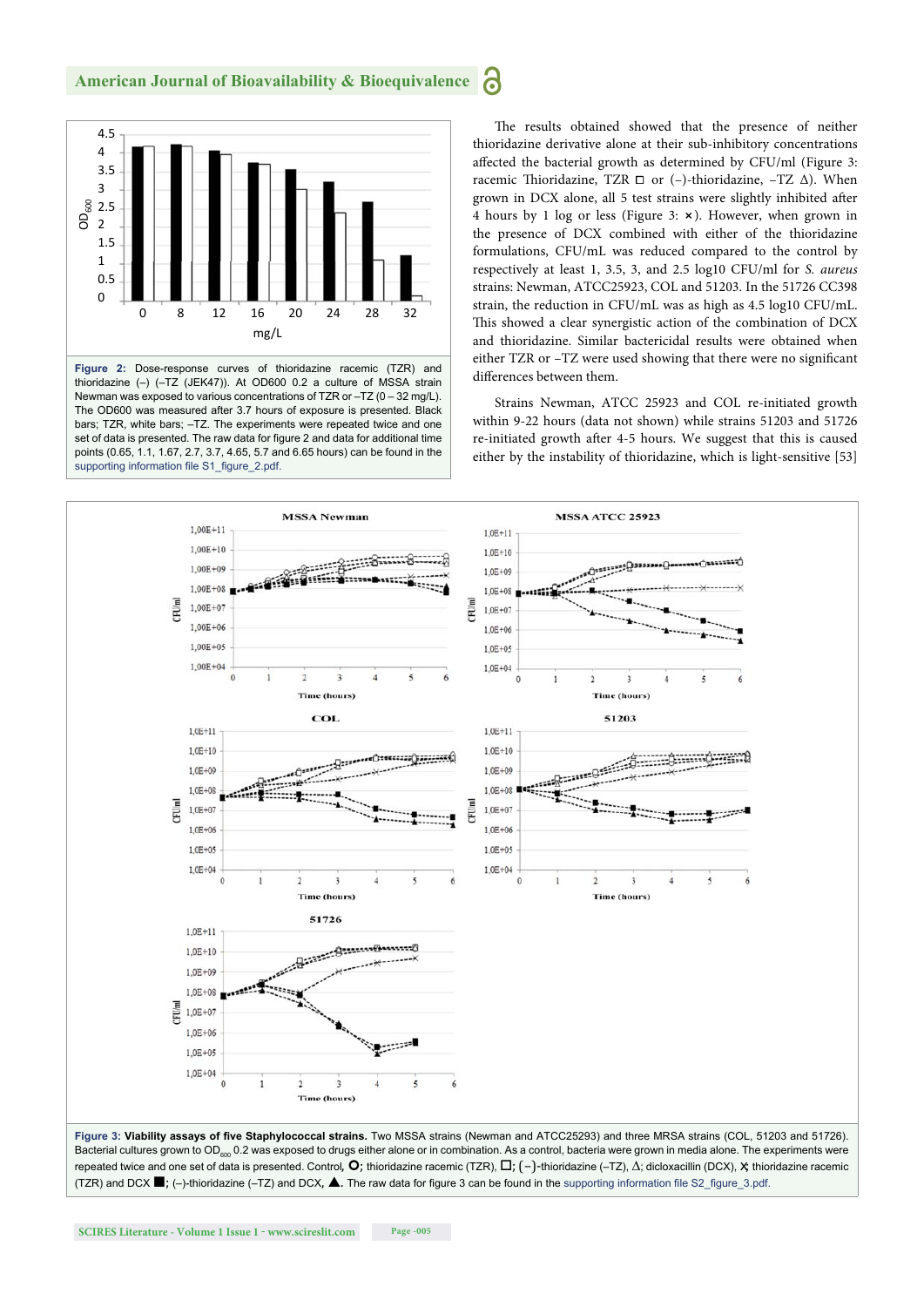#### **American Journal of Bioavailability & Bioequivalence** Ы

or heterogeneity of the bacterial isolates. The more heterogenic, the more likely that a few bacteria will continue growth, unaffected by the single dose treatment because they are more drug-resistant. When treating patients for bacterial infections, drugs are administered repeatedly and thus growth re-initiation is not expected to be an issue.

One of the most common strategies that cells use when they develop multidrug resistance is to reduce drug accumulation by increasing the effectiveness of their efflux pumps. Thioridazine has been shown to inhibit the expression and activity of these efflux pumps [54-56]. Our next step was therefore to determine whether TZR, +TZ, and -TZ differed in their effectivity for inhibiting these pumps.

The efflux inhibition assay test strain SA-1199B showed MICs of 50 mg/L for all test compounds. Efflux inhibition assays revealed IC50 values of 9, 9, and 5 μM against SA-1199B for TZR, +TZ, and -TZ, respectively (data not shown). These values correspond to concentrations of 3.7, 3.7, and 2.0 mg/L, respectively, and revealed that NorA efflux pump inhibition occurs at concentrations of less than 10% of the respective MICs as reflected by IC50/MIC ratios of 0.07, 0.07, and 0.04, respectively. –TZ is slightly more potent than both TZR and +TZ in inhibiting the NorA efflux pump.

Since all antipsychotic drugs bind to the dopamine receptor D2, the final question we addressed was whether -TZ and +TZ bound equally to this receptor. Membranes were prepared from COS7 cells expressing Dopamine Receptor 2 (D2R) and their binding affinity measured by competitive binding with [3H]-Raclopride.

The affinity of  $-TZ$  was measured to 38.8 nM (SE  $\pm$  6.3) and that of  $+TZ$  to 11.3 nM (SE  $\pm$  3.7) to the human D2 receptor. Thus  $-TZ$ has a 3-fold lower affinity for the D2 receptor than  $+TZ$  ( $P = 0.0015$ ). –TZ would therefore be expected to have a weaker antipsychotic sideeffect

## **DISCUSSION**

Multiple drug resistance is a serious and growing clinical problem. Non-antibiotics like Thioridazine (TZR) have the potential to sensitize antibiotic resistant bacteria and 're-activate' existing antibiotics. Despite this, they are not currently widely used.

TZR was withdrawn from the market because of an estimated risk of sudden death due to QT prolongation of approximately 5-8 events in 10,000 cases (a doubling of the occurrence of this in the healthy population). In contrast, there are several reports indicating the value of TZR for treating Tuberculosis (TB) [57-60]. The potential benefit of using TZR as a treatment for TB may be as high as curing 11 out of 17 patients [61].

Considering that: 1.8 million died of TB and a further 242,000 died of multidrug-resistant or extensively drug-resistant TB [25] globally in 2015 and that MRSA treatment cost billions of dollars alone in the USA [26,27], there is a pressing need to elucidate the clinical utility of TZR.

The experiments presented in this manuscript show that combinations of TZR and–TZ together with DCX are equally effective. In other words, selecting the -TZ enantiomer does not compromise its activity. In addition we demonstrate that –TZ binds with lower affinity to the dopamine 2 receptor, indicating that this formulation might provide therapeutic benefit with reduced side effects. This strengthens the potential for future application of combined treatment using -TZ and classical antibiotics. These are important arguments needed to make an informed decision as to whether to use –TZ as a non-antibiotic against MRSA (and other microorganisms) in the clinic.

In the following discussion we therefore consider three different aspects of TZR and –TZ which are unclear from the literature. These are: 1) the apparent discrepancies relating to TZR; 2) our current knowledge of the mode of action of TZR and –TZ; and 3) pharmacokinetic aspects of TZR and –TZ.

#### **Discrepancies relating to TZR concentrations**

Our group has previously shown that TZR increases the antibiotic susceptibility of MRSA and MSSA strains [15,31,32]. The estimated MICs in the paper presented by Radhakrishnan et al. [20] are much higher (up to 800 mg/L) for some of the *S. aureus* strains and in contrast to data presented here (MIC of 64 mg/L). The explanation for this might lie in a technical issue. In the Radhakrishnan study, TZR was mixed with molten agar  $(50^{\circ}C)$  which may have caused its chemical breakdown because phenothiazines are thermolabile and can only withstand temperatures up to  $40^{\circ}$ C.

We have previously investigated the *in vitro* antimicrobial activity of racemic TZR in both sensitive and resistant staphylococci  $[15,31,32,62,63]$ . In the current study, we have confirmed that -TZ has the same potent antimicrobial activity as the racemate on a spectrum of S. aureus strains exhibiting very different levels of drug resistance (Table 1). The dose-response curves in the viability assays showed that -TZ had a slightly better antimicrobial effect than TZR at concentrations greater than 20 mg/L, (Figure 3). Unexpectedly, S. aureus strain 51726 was the most sensitive in the synergy/reversal of resistance assay. This strain was isolated from a clinical case of an infection in man from the pig clone CC398. The significance of this is unknown, but could be due to genetic differences between this and other CC clones, as seen previously [32]. With a view to reducing nosocomial bloodstream infections, catheters were loaded with DCX alone or in combination with TZR. While pigs demonstrated severe toxicity towards the normal doses of DCX / TZR combination (possibly due to drug-drug interactions), reduced doses resulted in a significant decrease in the frequency of MSSA infections [64].

#### **Mode of action of TZR**

TZR was claimed to potentiate the effect of DCX in all test isolates comprising both sensitive and resistant staphylococci [32,52], indicating that the mechanism is independent of the resistance phenotype or expression of virulence genes [62]. Recent data suggests that TZR exerts its effect by weakening the cell wall. TZR has been shown to cause major changes in expression of many genes involved in peptidoglycan biosynthesis [63]. Muropeptide analysis of the MRSA strain USA300 showed that the peptidoglycan was depleted for glycine indicating that TZR could interfere with the formation of the pentaglycine branches and lead to a dysfunctional cell wall. In addition, insertion of phenothiazines into the interfacial region of membranes leads to significant membrane expansion [65]. The induced splaying of the diacyl chains of phospholipids would result in a change in its physical properties, possibly interfering with efflux pump activity [38].

Efflux pump inhibition data revealed that all compounds tested (TZR, +TZ, and –TZ) were relatively similar in their ability to interfere with NorA function. The fact that 50% pump inhibition occurred at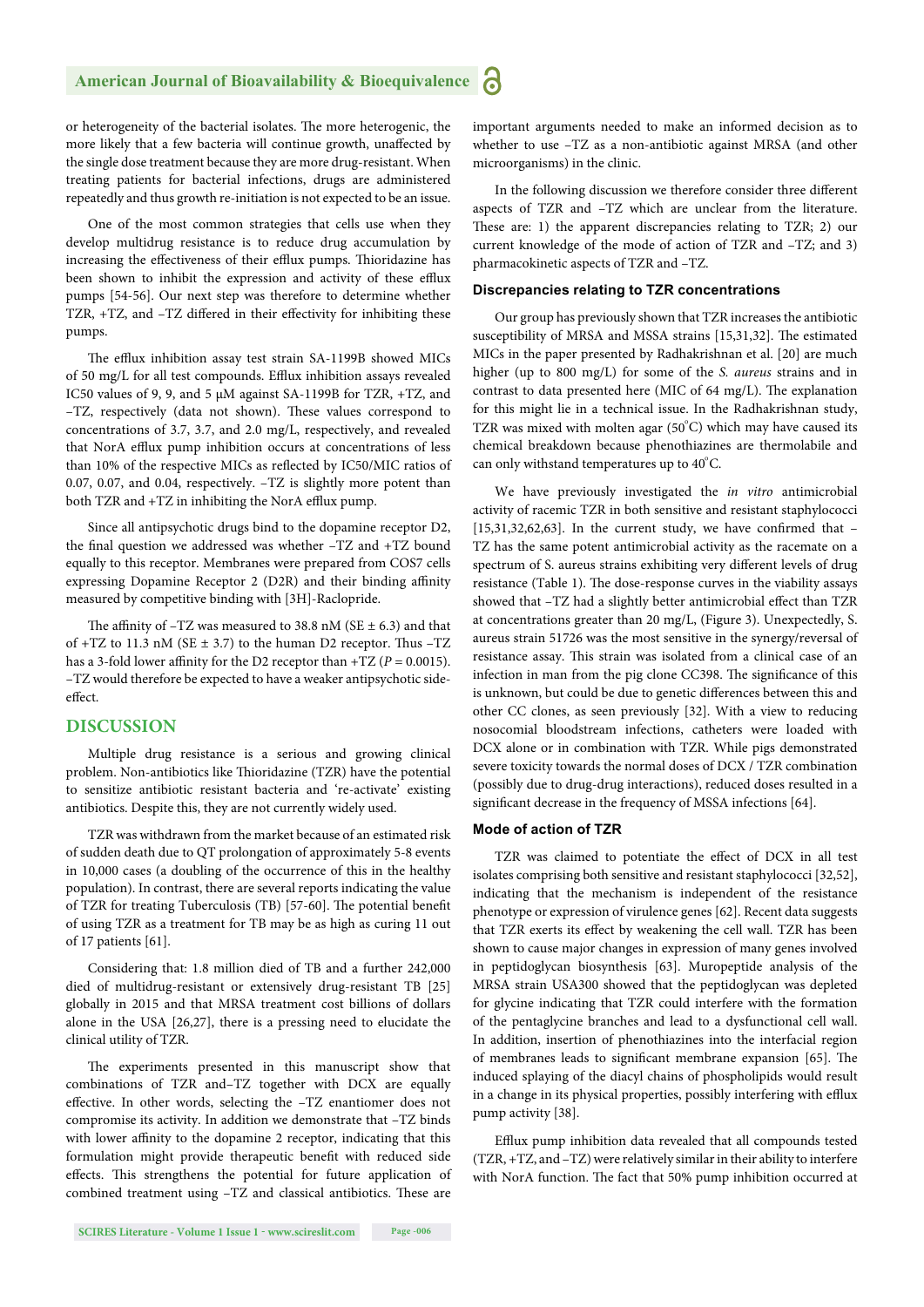#### **American Journal of Bioavailability & Bioequivalence P**

concentrations well below the MIC (IC50/MIC ratios of less than 0.1) suggests that this activity is not directly related to antibacterial effects. Exposure of SA-1199B to a 30 μM concentration of the related compound prochlorperazine resulted in a modest depolarization of the cell membrane [9]. However, the IC50 for prochlorperazine against SA-1199B was only 9 μM. While these data suggest that direct pump inhibition is probable, it remains possible that indirect effects such as membrane depolarization or other changes in membrane functionality may contribute to the inhibition of pump activity.

#### **Pharmacokinetic aspects of TZR and –TZ**

The achievable plasma concentration of TZR in humans is only 0.5 mg/L: hence its potency as an adjuvant drug against MRSA has been questioned [66]. However, it has been demonstrated that human macrophages concentrate the drug up to 100 times thus providing a possibility for its clinical utility [57,58,67-69,70]. Considerably higher up-concentrations may occur in the cell membranes due to the differential lipophilicity of TZR in different phospholipids [38]. Therefore, TZR may reach the concentrations within phagocytic cells that are required for it to function as an adjuvant drug to DCX. This has already been seen with XMDR TB [71]. Macrophages have not shown any toxic responses. Liver toxicity and other pharmacokinetic parameters could be determined in vitro using human in vivo mimetic 3D hepatocyte cultures [72].

The usual dosage of TZR used to treat schizophrenia was 10 -75 mg per day for mild cases, and up to 600 – 800 mg per day for severely disturbed patients. Several studies have demonstrated the in vivo potential of TZR and –TZ for treating not only MRSA but also *S. typhimurium* and TB. They illustrate that a clinically achievable dose can result in a significant improved survival rate [32,69,73].

A murine model of latent TB has been used to demonstrate that thioridazine treatment, in combination with isoniazid, can achieve complete clearance of the bacillus as early as 24 weeks [74].

Abbate et al. [61] performed a clinical intervention study on TB patients based on the off-label use of TZR in combination with linezolid and/or moxifloxacin. In that study, TZR was initially administered at a daily dose of 25 mg; thereafter the dose was increased by 25 mg weekly until it reached 200 mg/day. The drug was only used on inpatients, initially under strict cardiac monitoring in order to safeguard against eventual cardiac adverse events. After the end of the study 11 out of 17 patients met the cure criteria.

We demonstrate here that  $-TZ$  (JEK47) has a significant antimicrobial activity. This is similar to the racemic TZR and in some situations more potent. Taken together with the diminished or excluded side effects (reduced cardiotoxic effect and lower dopamine 2 receptor affinity) and the preferential concentration of the –TZ enantiomer in human tissue, this strengthens the case for implementing –TZ/antibiotic combined treatment strategies to combat antibiotic resistance. The microorganisms targeted need not only be MRSA but should also include *S. typhimurium* and TB [30,40,51,75,76]. It thus appears that, as with 'methylene blue' (one of the first phenothiazines identified)  $[61,77]$ , the story of these derivatives has turned full circle and we are again standing in the clinic with a potentially valuable antimicrobial agent [12,78].

## **AUTHOR DISCLOSURE STATEMENT**

The authors JEK, OH, and JBC are inventors on the patent on -TZ

(known as JEK47) (WO 2005/046694 - Thioridazine and derivatives thereof for reversing anti-microbial drug-resistance).

## **ACKNOWLEDGEMENTS**

The authors wish to thank Cristian Pablo Pennisi, Johannes Jan Struijk, Oliver Hendricks and Hans Jørn Kolmos for help with solutions to practical and theoretical problems and for constructive comments on the manuscript. We would also like to thank members of the COST action 1407 "Challenging organic syntheses inspired by nature - from natural products chemistry to drug discovery" for fruitful discussions.

#### **REFERENCES**

- 1. Himmelweit F. The collected papers of paul ehrlich: In four volumes including a complete bibliography. Elsevier Science: 1956.
- 2. Kristiansen JE. Antimicrobial activity of non-antibiotics. ASM News. 1991; 57: 135-139.
- 3. Stenger M, Hendel K, Bollen P, Licht PB, Kolmos HJ, Klitgaard JK. Assessments of thioridazine as a helper compound to dicloxacillin against methicillin-resistant *Staphylococcus aureus*: *In vivo* trials in a mouse peritonitis model. PLoS One. 2015; 10: e0135571. https://goo.gl/n5cCVb
- 4. Zimmermann P, Curtis N. Antimicrobial effects of antipyretics. Antimicrob Agents Chemother. 2017; 61: e02268-2316. https://goo.gl/SWLmqp
- 5. Bueno J. Antimicrobial adjuvants drug discovery, the challenge of avoid the resistance and recover the susceptibility of multidrug-resistant strains. J Microb Biochem Technol. 2016; 8: 169-176. https://goo.gl/YHfyj5
- 6. Macedo D, Filho AJMC, Soares de Sousa CN, Quevedo J, Barichello T, Junior HVN, et al. Antidepressants, antimicrobials or both? Gut microbiota dysbiosis in depression and possible implications of the antimicrobial effects of antidepressant drugs for antidepressant effectiveness. J Affect Disord. 2017; 208: 22-32. https://goo.gl/fR54rZ
- 7. Musuka S1, Srivastava S, Siyambalapitiyage Dona CW, Meek C, Leff R, Pasipanodya J, et al. Thioridazine pharmacokinetic-pharmacodynamic parameters "wobble" during treatment of tuberculosis: a theoretical basis for shorter-duration curative monotherapy with congeners. Antimicrob Agents Chemother. 2013; 57: 5870-5877. https://goo.gl/qgupu4
- 8. Kristiansen JEH, Fey SJ. The accepted "clinical interaction model": a special case of reality. Journal of Bioequivalence & Bioavailability. 2017; 9: 418-423. https://goo.gl/4Fcfo4
- 9. Kaatz GW, Moudgal VV, Seo SM, Kristiansen JE. Phenothiazines and thioxanthenes inhibit multidrug efflux pump activity in staphylococcus aureus. Antimicrob Agents Chemother. 2003; 47: 719-726. https://goo.gl/BMLKy3
- 10. Kristiansen JE, Hendricks O, Delvin T, Butterworth TS, Aagaard L, Christensen JB, et al. Reversal of resistance in microorganisms by help of non-antibiotics. J Antimicrob Chemother. 2007; 59: 1271-1279. https://goo.gl/iGzZxH
- 11. Nigam A, Gupta D, Sharma A. Treatment of infectious disease: beyond antibiotics. Microbiol Res. 2014; 169: 643-651. https://goo.gl/2ddBhD
- 12. Kristiansen JE. Dyes, antipsychotic drugs, and antimicrobial activity. Fragments of a development, with special reference to the influence of paul ehrlich. Dan Med Bull. 1989; 36: 178-185. https://goo.gl/hpYhtK
- 13. Kristiansen JE. The antimicrobial activity of psychotherapeutic drugs and stereo-isomeric analogues. Dan Med Bull. 1990; 37: 165-182. https://goo.gl/pGKqZ8
- 14. Bender AB, Kristiansen JE. Antimicrobial effects of anesthetics and analgesics. Ugeskr Laeger. 1999; 161: 5814-5817. https://goo.gl/vRYJRS
- 15. Hendricks O. Antimicrobial effects of selected non-antibiotics on sensitivity and invasion of gram-positive bacteria. Faculty of Health Sciences. University of Southern Denmark. 2006. https://goo.gl/EM13fi
- 16. Jensen AS. Cardiac action potential prolongation induced by isolated thioridazine enantiomers. Aalborg University. Denmark. 2014.
- 17. Amaral L, Kristiansen JE, Abebe LS, Millett W. Inhibition of the respiration of multi-drug resistant clinical isolates of mycobacterium tuberculosis by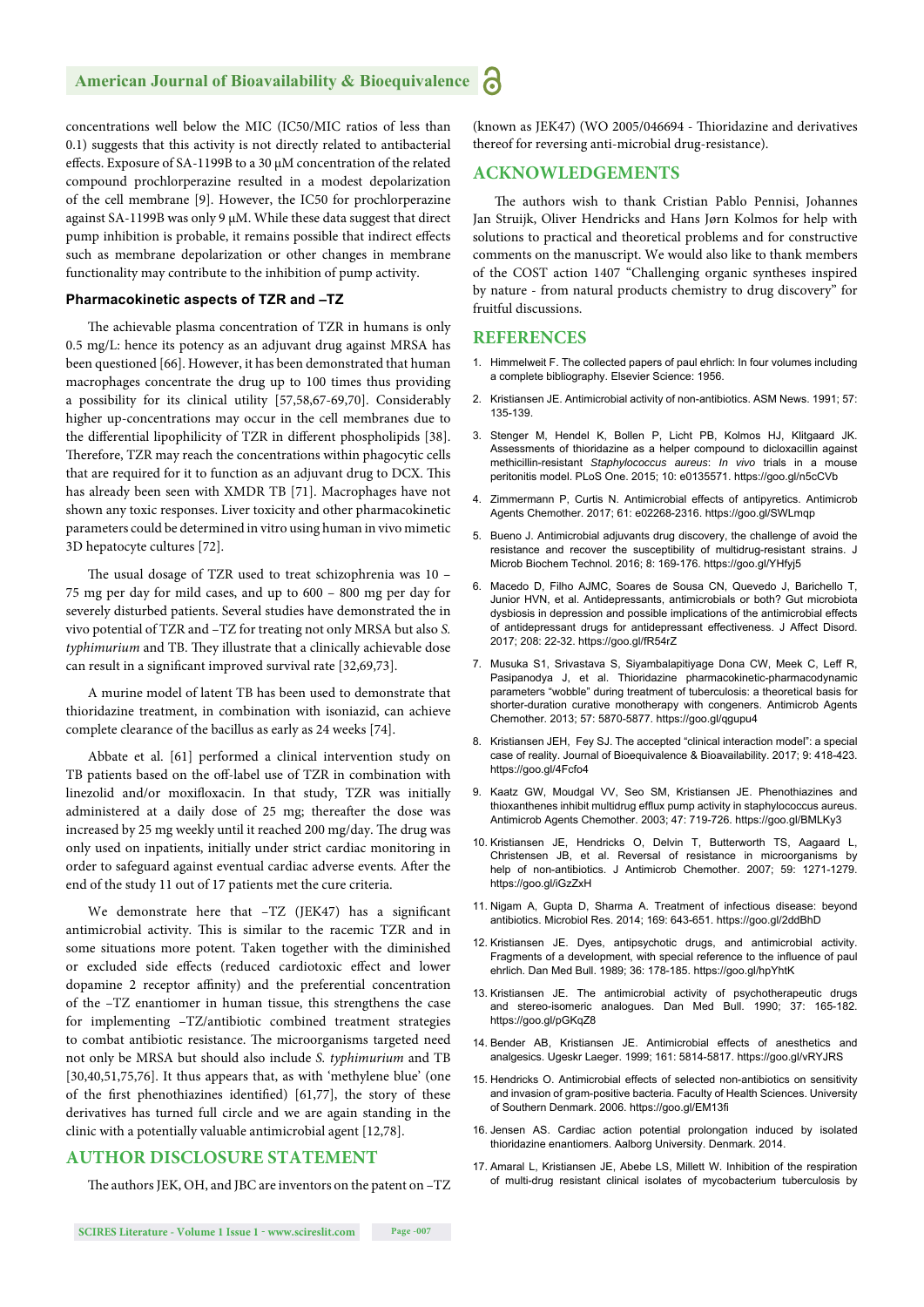## **American Journal of Bioavailability & Bioequivalence**

thioridazine: Potential use for initial therapy of freshly diagnosed tuberculosis. J Antimicrob Chemother. 1996; 38: 1049-1053. https://goo.gl/ujWY5Z

- 18. Bourlioux P, Moreaux JM, Su WJ, Boureau H. In vitro antimicrobial activity of 18 phenothiazine derivatives: Structure-activity relationship. APMIS Suppl. 1992; 30: 40-43. https://goo.gl/XeT1bA
- 19. Dutta NK, Pinn ML, Karakousis PC. Reduced emergence of isoniazid resistance with concurrent use of thioridazine against acute murine tuberculosis. Antimicrob Agents Chemother. 2014, 58, 4048-4053. https://goo.gl/p2CKwg
- 20. Radhakrishnan V, Ganguly K, Ganguly M, Dastidar SG, Chakrabarty AN. Potentiality of tricyclic compound thioridazine as an effective antibacterial and antiplasmid agent. Indian J Exp Biol. 1999; 37: 671-675. https://goo.gl/adzYWc
- 21. Reilly JG, Ayis SA, Ferrier IN, Jones SJ, Thomas SH. Thioridazine and sudden unexplained death in psychiatric in-patients. Br J Psychiatry. 2002; 180: 515-522. https://goo.gl/c9qoeD
- 22. Thanacoody HK. Thioridazine: resurrection as an antimicrobial agent? Br J Clin Pharmacol. 2007; 64: 566-574. https://goo.gl/wCEy4M
- 23. Thanacoody HK. Thioridazine: The good and the bad. Recent patents on antiinfective drug discovery. 2011; 6: 92-98.
- 24. Glassman AH, Bigger JT Jr. Antipsychotic drugs: prolonged qTc interval, torsade de pointes, and sudden death. Am J Psychiatry. 2001; 158: 1774- 1782. https://goo.gl/3697Xs
- 25. Anderson L, Dias HM, Falzon D, Floyd K, Baena IG, Gilpin C, et al. Global tuberculosis report 2016. WHO Press: New York. 2016.
- 26. Gould IM. Costs of hospital-acquired Methicillin-Resistant *Staphylococcus aureus* (MRSA) and its control. Int J Antimicrob Agents. 2006; 28: 379-384. https://goo.gl/2BnD2P
- 27. Suaya JA, Mera RM, Cassidy A, O'Hara P, Amrine-Madsen H, Burstin S, et al. Incidence and cost of hospitalizations associated with *Staphylococcus aureus* skin and soft tissue infections in the united states from 2001 through 2009. BMC Infect Dis. 2014; 14: 296. https://goo.gl/Yqrybx
- 28. Beloeil PA, Guerra B, Stoicescu AV, Mulligan K, Riolo F, Nagy K, et al. The european union summary report on antimicrobial resistance in zoonotic and indicator bacteria from humans, animals and food in 2015. EFSA Journal. 2017; 15: 1-212. https://goo.gl/WJTnxp
- 29. Hendricks O, Molnar A, Butterworth TS, Butaye P, Kolmos HJ, Christensen JB, et al. *In vitro* activity of phenothiazine derivatives in *Enterococcus faecalis* and *Enterococcus faecium*. Basic Clin Pharmacol Toxicol. 2005; 96: 33-36. https://goo.gl/fK1wvK
- 30. Hendricks O, Poulsen MØ, Christensen JB, Kristiansen JE. Antibacterial synergy between jek 47 and oxacillin in a murine model of mrsa. SEEC, Slovenia. 2014. https://goo.gl/TtjrGF
- 31. Klitgaard JK, Skov MN, Kallipolitis BH, Kolmos HJ. Reversal of methicillin resistance in *Staphylococcus aureus* by thioridazine. J Antimicrob Chemother. 2008; 62: 1215-1221. https://goo.gl/bLExdG
- 32. Poulsen MØ, Jacobsen K, Thorsing M, Kristensen NR, Clasen J, Lillebæk EM, et al. Thioridazine potentiates the effect of a beta-lactam antibiotic against *Staphylococcus aureus* independently of meca expression. Res Microbiol. 2013; 164: 181-188. https://goo.gl/LyDxKE
- 33. Jensen AS, Pennisi CP, Sevcencu C, Christensen JB, Kristiansen JE, Struijk JJ. Differential effects of thioridazine enantiomers on action potential duration in rabbit papillary muscle. Eur J Pharmacol. 2015; 747: 7-12. https://goo.gl/th1H1S
- 34. Jensen AS, Pennisi CP, Sevcencu C, Christensen JB, Kristiansen JE, Struijk JJ. In Model-based analysis of the effects of thioridazine enantiomers on the rabbit papillary action potential. 2015 Computing in Cardiology Conference (CinC). 2015; 1089-1092.
- 35. Jortani SA, Valentour JC, Poklis A. Thioridazine enantiomers in human tissues. Forensic Sci Int. 1994; 64: 165-170. https://goo.gl/YR9pww
- 36. Svendsen CN, Froimowitz M, Hrbek C, Campbell A, Kula N, Baldessarini RJ, et al. Receptor affinity, neurochemistry and behavioral characteristics of the enantiomers of thioridazine: Evidence for different stereoselectivities at d1 and d2 receptors in rat brain. Neuropharmacology. 1988; 27: 1117-1124. https://goo.gl/1Ly5Xq
- 37. Getinet A. First generation antipsychotics: Pharmacokinetics, pharmacodynamics, therapeutic effects and side effects: a review. Research & Reviews: Journal of Chemistry. 2016; 5: 53-63. https://goo.gl/9MHwyr
- 38. Keyzer H, Fey SJ, Thornton B, Kristiansen JE. Molar ratios of therapeutic water-soluble phenothiazine center dot water-insoluble phospholipid adducts reveal a fibonacci correlation and a putative link for structure-activity relationships. Rsc Advances 2015; 5: 20865-20877. https://goo.gl/Km5DjH
- 39. Plenge P, Shi L, Beuming T, Te J, Newman AH, Weinstein H, et al. Steric hindrance mutagenesis in the conserved extracellular vestibule impedes allosteric binding of antidepressants to the serotonin transporter. J Biol Chem 2012; 287: 39316-39326. https://goo.gl/Yw7Ufi
- 40. Christensen JB, Hendricks O, Chaki S, Mukherjee S, Das A, Pal TK, et al. A comparative analysis of In vitro and *In vivo* efficacies of the enantiomers of thioridazine and its racemate. PLoS One. 2013; 8: e57493. https://goo.gl/ovQ8VE
- 41. Duthie ES, Lorenz LL. Staphylococcal coagulase; mode of action and antigenicity. J Gen Microbiol. 1952; 6: 95-107. https://goo.gl/VUr4YK
- 42. de Lencastre H, Tomasz A. Reassessment of the number of auxiliary genes essential for expression of high-level methicillin resistance in staphylococcus aureus. Antimicrob Agents Chemother. 1994; 38: 2590-2598. https://goo.gl/5rh7oZ
- 43. Ruhlmann CH, Kolmos HJ, Kristiansen JE, Skov R. Pigs as an infection source for methicillin resistant *Staphylococcus aureus* infections in humans. Ugeskr Laeger. 2008; 170: 3436.
- 44. Kaatz GW, Seo SM, Ruble CA, Efflux-mediated fluoroquinolone resistance in *Staphylococcus-aureus* Antimicrob Agents Chemother. 1993; 37: 1086-1094. https://goo.gl/JUho3P
- 45. Bourquin JP, Schwarb G, Gamboni G, Fischer R, Ruesch L, Guldimann S, Theus V, Schenker E, Renz J, Synthesen auf dem phenothiazin-gebiet .2. N-substituierte mercaptophenothiazin-derivate. Helvetica Chimica Acta. 1958; 41: 1072-1108.
- 46. Pascu ML, Smarandache A, Boni M, Kristiansen JE, Nastasa V, Andrei IR. Spectral properties of some molecular solutions. Romanian Reports in Physics. 2011; 63: 1267-1284. https://goo.gl/BfBUp7
- 47. Smarandache A, Kristiansen J, Christensen JB, Pascu ML. Optical studies of the spectral properties of phenothiazines. Lett Drug Des Discov 2012; 9: 352-360. https://goo.gl/9grrsp
- 48. Robert TE. Enantiomeric influences in neuroleptic binding to models of the dopamine receptor. 1979. https://goo.gl/mu3UG8
- 49. Wiegand I, Hilpert K, Hancock RE. Agar and broth dilution methods to determine the minimal inhibitory concentration (mic) of antimicrobial substances. Nat Protoc. 2008; 3: 163-175. https://goo.gl/Rmpqmh
- 50. Kaatz GW, Seo SM, O Brien L, Wahiduzzaman M, Foster TJ. Evidence for the existence of a multidrug efflux transporter distinct from nora in *Staphylococcus aureus*. Antimicrob Agents Chemother. 2000; 44: 1404-1406. https://goo.gl/dG267g
- 51. Poulsen MO, Scholer L, Nielsen A, Skov MN, Kolmos HJ, Kallipolitis BH, et al. Combination therapy with thioridazine and dicloxacillin combats meticillinresistant *Staphylococcus aureus* infection in caenorhabditis elegans. J Med Microbiol. 2014; 63: 1174-1180. https://goo.gl/j8Tx81
- 52. Rasmussen KS, Poulsen MO, Jacobsen K, Skov MN, Kolmos HJ, Kallipolitis BH, et al. Combination of thioridazine and dicloxacillin as a possible treatment strategy of staphylococci. New Microbiol. 2017; 40: 146-147. https://goo.gl/4XQBfv
- 53. Eap CB, Souche A, Koeb L, Baumann P. Light-induced racemization: Artifacts in the analysis of the diastereoisomeric pairs of thioridazine 5-sulfoxide in the plasma and urine of patients treated with thioridazine. Ther Drug Monit. 1991; 13: 356-362. https://goo.gl/icBqSa
- 54. Kristiansen MM, Leandro C, Ordway D, Martins M, Viveiros M, Pacheco T, et al. Thioridazine reduces resistance of methicillin-resistant *staphylococcus*  aureus by inhibiting a reserpine-sensitive efflux pump. *In vivo* (Athens, Greece) 2006; 20: 361-366. https://goo.gl/bPF6qJ
- 55. Amaral L, Viveiros M. Why thioridazine in combination with antibiotics cures extensively drug-resistant mycobacterium tuberculosis infections. Int J